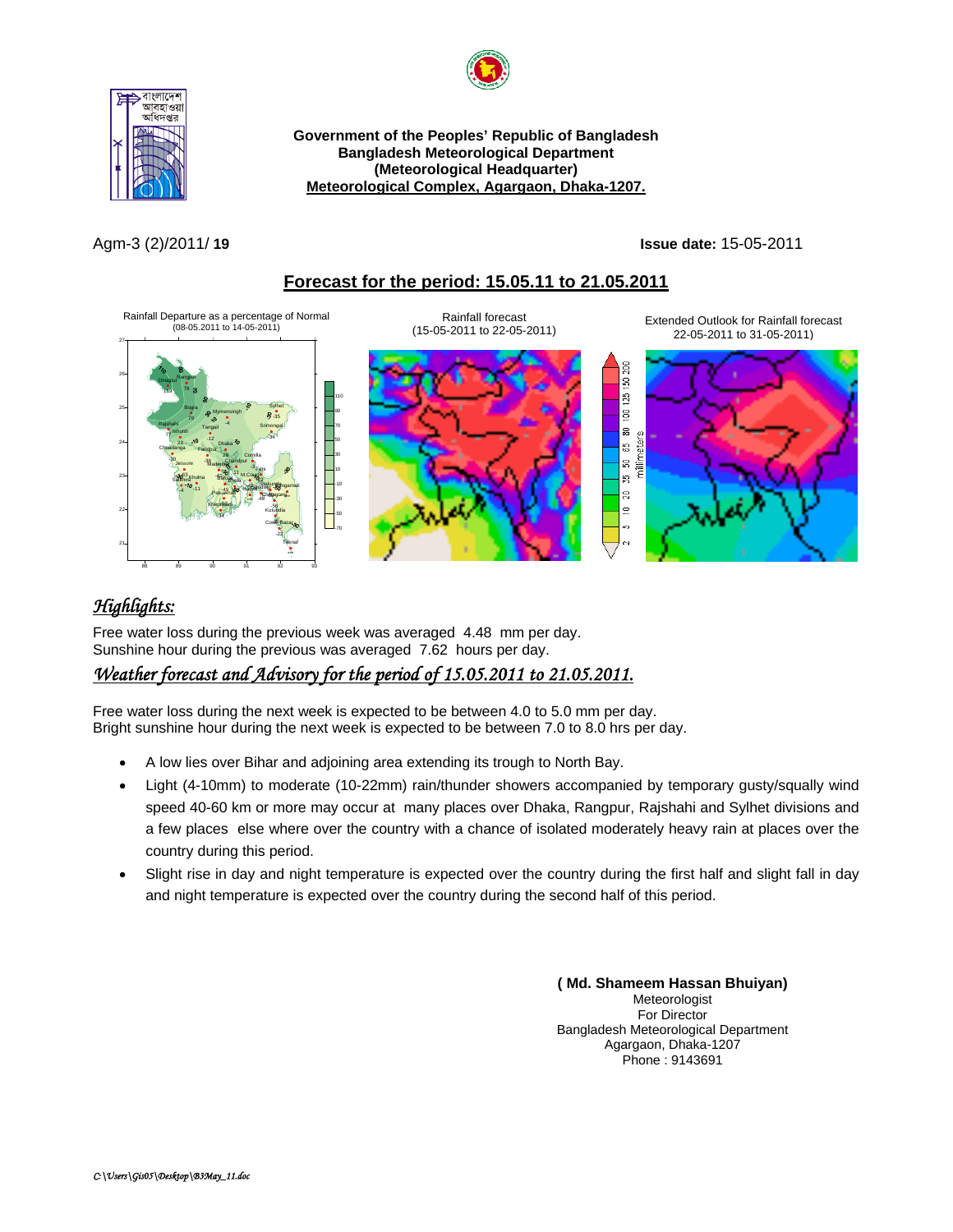# **Bangla Version**

#### পূর্বাভাস, সময়: ১৫-০৫-২০১১ থেকে ২১-০৫-২০১১



#### প্ৰধান বৈশিষ্ট্য সমূহঃ-

গত সপ্তাহের দৈনিক বাষ্পীভবনের গড় ৪.৪৮ মিঃ মিঃ ছিল। গত সপ্তাহের দৈনিক সূর্যকিরণ কালের গড় ৭.৬২ ঘন্টা ছিল।

# আবহাওয়া পূর্বাভাসঃ- ১৫-০৫-২০১১ ইং থেকে ২১-০৫-২০১১ ইং পর্যন্ত।

আগামী সপ্তাহের বাষ্পীভবনের দৈনিক গড় মান ৪.০০ মিঃমিঃ থেকে ৫.০০ মিঃমিঃ থাকতে পারে । আগামী সপ্তাহের সূর্যকিরণকালের দৈনিক গড় মান ৭.০০ ঘন্টা থেকে ৮.০০ ঘন্টা থাকতে পারে ।

- বিহার ও তৎসংলগ্ন এলাকায় একটি লঘু চাপ অবস্থান করছে যার বর্ধিতাংশ উত্তর বঙ্গোপসাগর পর্যন্ত বিস্তৃত।  $\bullet$
- এ সপ্তাহে ঢাকা, রংপুর, রাজশাহী ও সিলেট বিভাগের অনেক স্থানে এবং দেশের অন্যত্র কিছু কিছু স্থানে ঘন্টায় ৪০-৬০ কিঃমিঃ বা আরও অধিক বেগে অস্থায়ী দমকা / ঝড়ো হাওয়া সহ হালকা (৪-১০ মিঃ মিঃ) থেকে মাঝারী ধরনের (১০-২২ মিঃমিঃ) বৃষ্টি / বজ্র বৃষ্টি হতে পারে। সেই সাথে কোথাও কোথাও বিক্ষিপ্তভাবে মাঝারী ধরণের ভারী বর্ষণের সম্ভাবনা রয়েছে।
- এ সপ্তাহের প্রথমার্ধে সারাদেশে দিন ও রাতের তাপমাত্রা সামান্য বৃদ্ধি পেতে পারে এবং দ্বিতীয়ার্ধে দিন ও রাতের তাপমাত্রা সামান্য হ্রাস পেতে পারে।

(মোঃ শামীম হাসান ভূইয়া) আবহাওয়াবিদ পরিচালকের পক্ষে বাংলাদেশ আবহাওয়া অধিদপ্তর, ঢাকা-১২০৭।